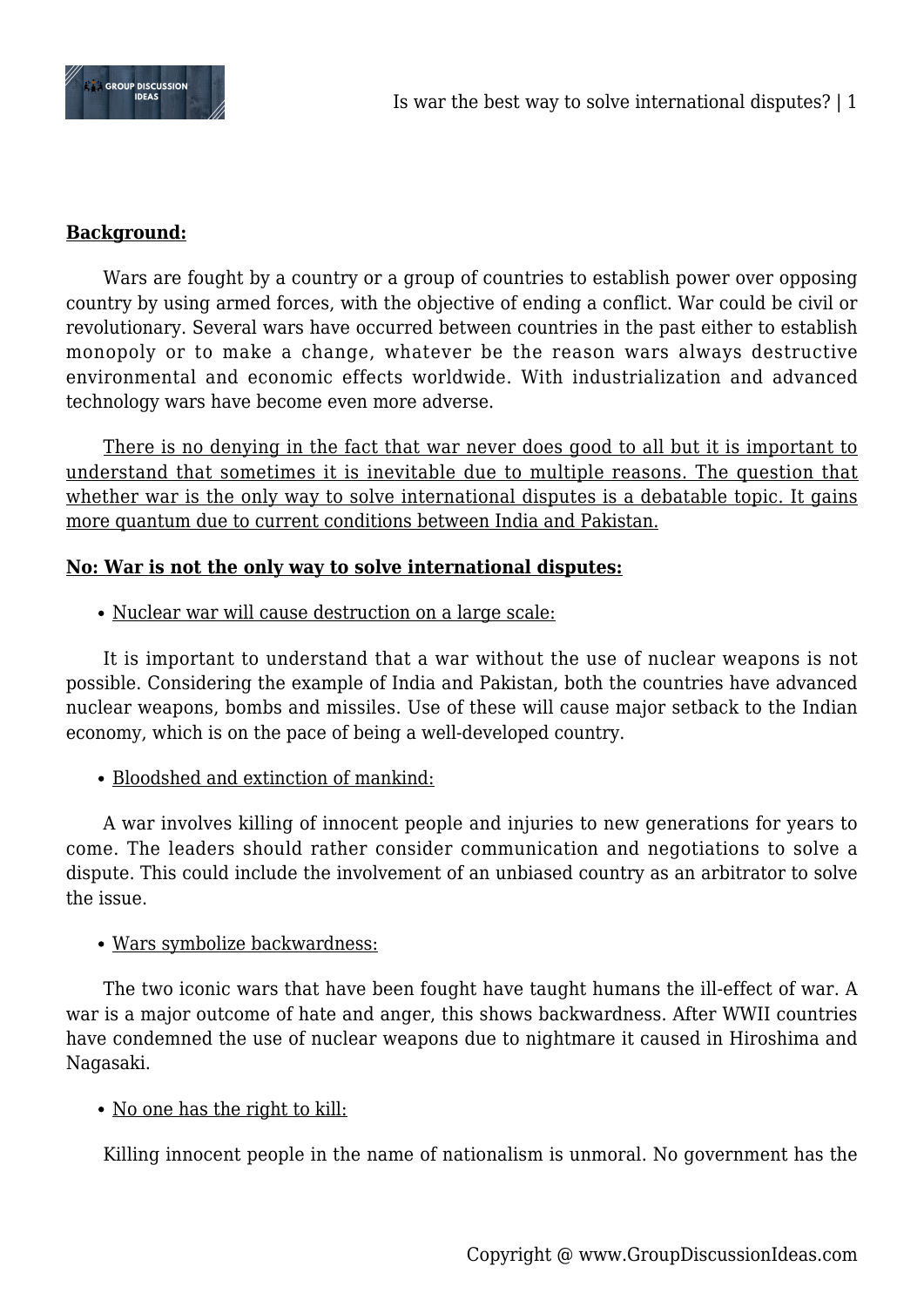

right to commit a mass murder for the greed of land or peace.

Disputes can be solved through discussions:

Imagining a war in present scenarios of ultra-advanced weapons is not only brutally destructive but also against morality. Countries and leaders should encourage discussions and conversations to setup ways to solve a problem.

# **Yes: War is the only way to solve international disputes-**

• The last option:

War is the only resort when countries fail to solve an issue through diplomatic or economic arrangements. Although war causes massive bloodshed and destruction, sometimes it is the only way to bring peace.

Way to eliminate state countered terrorism:

Terrorism is an evil which is operated by quasi-states in some cases. In the past negotiations have failed to solve this problem. Even though war is widely condemned, sometimes it is the only way to restore peace.

• Best way to put an end to suffering:

War is justifiable for attaining freedom. When another country tries to invade an inferior country, then it is just for the people to fight for their existence.

• It unites countries to form allies:

War is the way to end international disputes; also it brings countries closer to defeat opponents. For instance Britain and France fought together to defeat the rival and they have maintained close relations after that to improve their economy.

• It is true that war has been the reason for the formation of many countries. So without wars independence would not have been possible.

# **Conclusion:**

These are the words of Dr. A.P.J Abdul Kalam **"War is never a lasting solution to any problem**". This statement is definitely true and the post effects of a war of any kind are